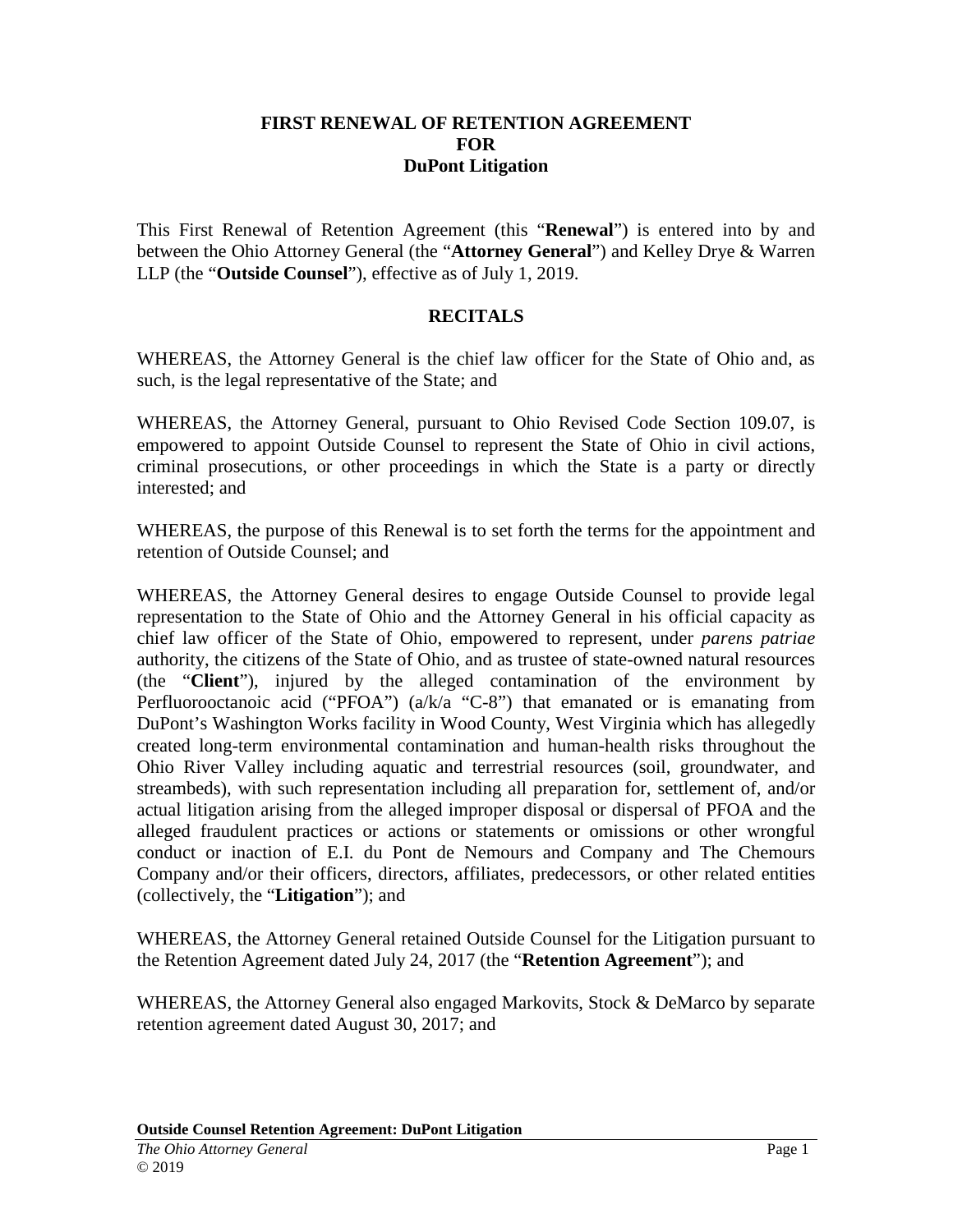WHEREAS, the current term of the Retention Agreement expires on June 30, 2019, and the Attorney General would like to reappoint Outside Counsel to an additional term to begin July 1, 2019.

NOW THEREFORE, in consideration for the mutual promises and covenants set forth herein and for other valuable consideration, the Attorney General and Outside Counsel (each individually a "**Party**" and collectively the "**Parties**") hereby agree as follows:

#### **Article I TERM**

The appointment of Outside Counsel and this Renewal shall cover all past, present, and future legal services by Outside Counsel in connection with these matters and shall terminate on June 30, 2021, unless earlier terminated by the Attorney General (the "**Termination Date**"). If the Litigation is not completed by June 30, 2021, the Attorney General may reappoint Outside Counsel on the same terms and conditions for an additional term to begin July 1, 2021. No services rendered by Outside Counsel after the Termination Date shall be authorized or payable without an additional written agreement with the Attorney General.

#### **Article II SERVICES**

## **Section 1. Scope of Appointment**

Outside Counsel shall provide counsel, advice, and consultation in a manner consistent with accepted standards of practice in the legal profession. In view of the personal nature of the services to be rendered under this appointment, the Attorney General shall be the sole judge of the adequacy of those services.

A. The Attorney General shall have final authority over all aspects of the Litigation. Moreover, the Attorney General has the unfettered right to appoint one or more designated assistants (the "**Designated Assistant**") to oversee the Litigation which appointment the Attorney General may modify at will. For the purposes of the Litigation, until further notice is given, the Designated Assistant shall be Emily Simmons Tapocsi, Section Chief of the Environmental Enforcement Section. In the event that no Designated Assistant is named, all references herein to the Designated Assistant shall be deemed to refer to the Attorney General.

B. Outside Counsel shall provide counsel to the Client, subject to the approval of the Attorney General, for the purposes of seeking injunctive relief, monetary relief, and other relief against all entities in the Litigation for any and all alleged violations of law.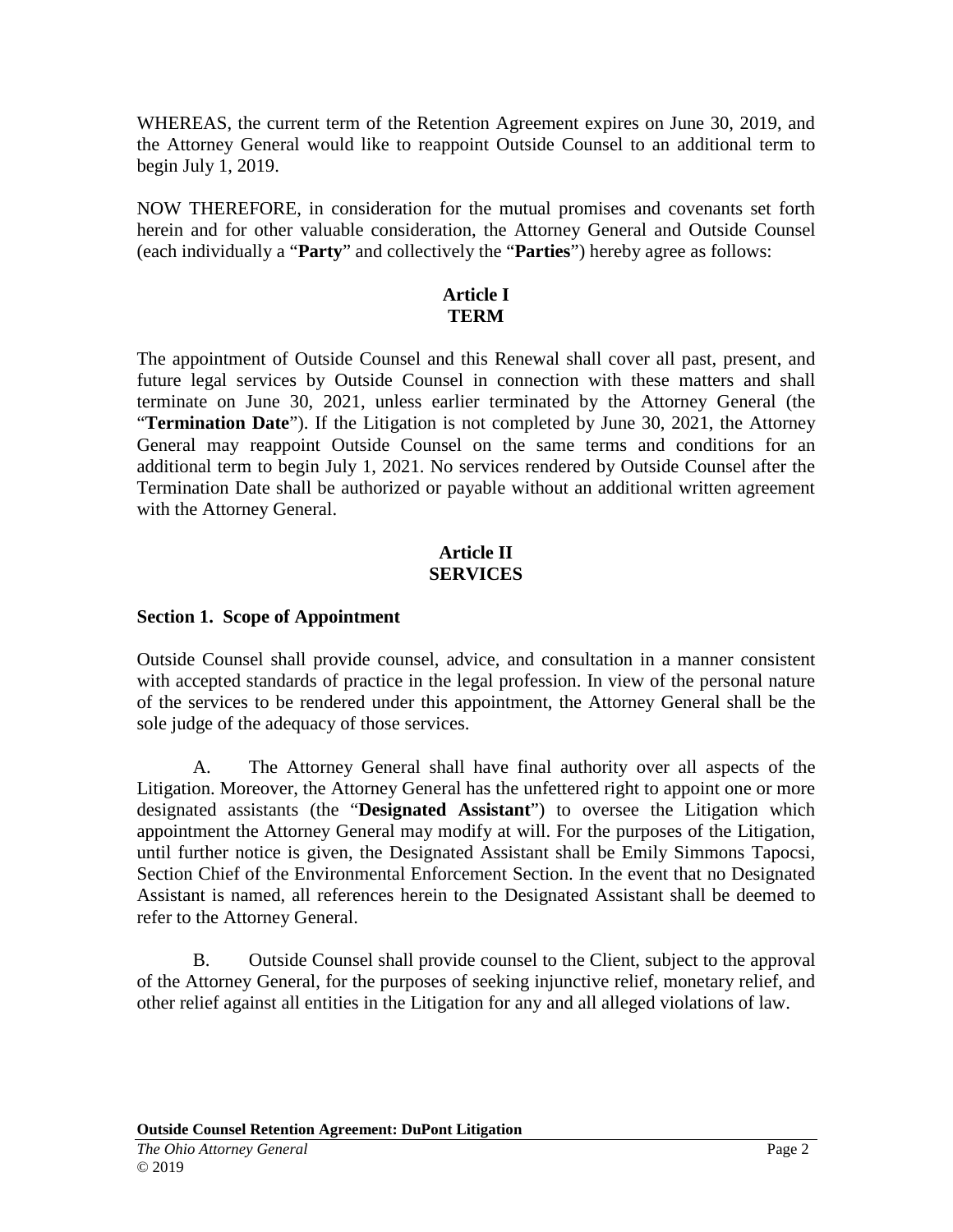C. The Attorney General may provide attorneys and other staff members to guide and assist Outside Counsel with the Litigation. The identity and responsibilities of such personnel so assigned shall be determined solely by the Attorney General.

D. Outside Counsel shall coordinate the provision of counsel with the Designated Assistant and other personnel of the Attorney General, and such others as the Attorney General may appoint as outside counsel. All briefs and other material which may be filed with any court shall first be provided electronically to the Attorney General in draft form in a reasonable and timely manner for review and shall be approved by the Attorney General. The Attorney General shall retain veto power over any decisions made by Outside Counsel. Regular status meetings will be held as requested by Outside Counsel or the Attorney General.

E. Outside Counsel shall only communicate with the Client through the Attorney General or the Designated Assistant unless otherwise agreed to by the Attorney General.

F. Outside Counsel shall provide sufficient resources, including attorneys, paralegals and other professional resources, to prosecute the Litigation in accordance with the Ohio Rules of Professional Conduct and consistent with the requirements of complex litigation.

G. Counsel for any defendant subject to the Litigation for which the Attorney General has retained Outside Counsel may contact the Designated Assistant directly without first consulting Outside Counsel.

# **Section 2. Assignment and Delegation of Work**

Outside Counsel may assign legal work to those individuals set forth in Outside Counsel's response to the Attorney General's Request for Qualifications or any individual employed by Outside Counsel or the law firm with which Outside Counsel is affiliated. Outside Counsel has already entered into an approved co-counsel agreement with additional firms to which Outside Counsel may delegate work. Except as with regard to those co-counsel already approved and/or under separate retention agreement, or as is otherwise set forth in this Renewal, Outside Counsel may only delegate work to other attorneys, legal professionals, or firms with the advance written approval of the Attorney General.

In the event that Outside Counsel delegates work to other firms, the compensation of such firms shall be a matter beyond the scope of this Renewal to be negotiated in writing between Outside Counsel and those firms prior to the commencement of any work by such firms, and shall be paid entirely by Outside Counsel. A copy of such compensation agreement shall be provided electronically to the Attorney General. The Attorney General may appoint additional firms to serve as co-counsel to Outside Counsel in the Litigation. Such appointment shall be at the sole discretion of the Attorney General. In the event the Attorney General makes or has made such additional appointment, the compensation of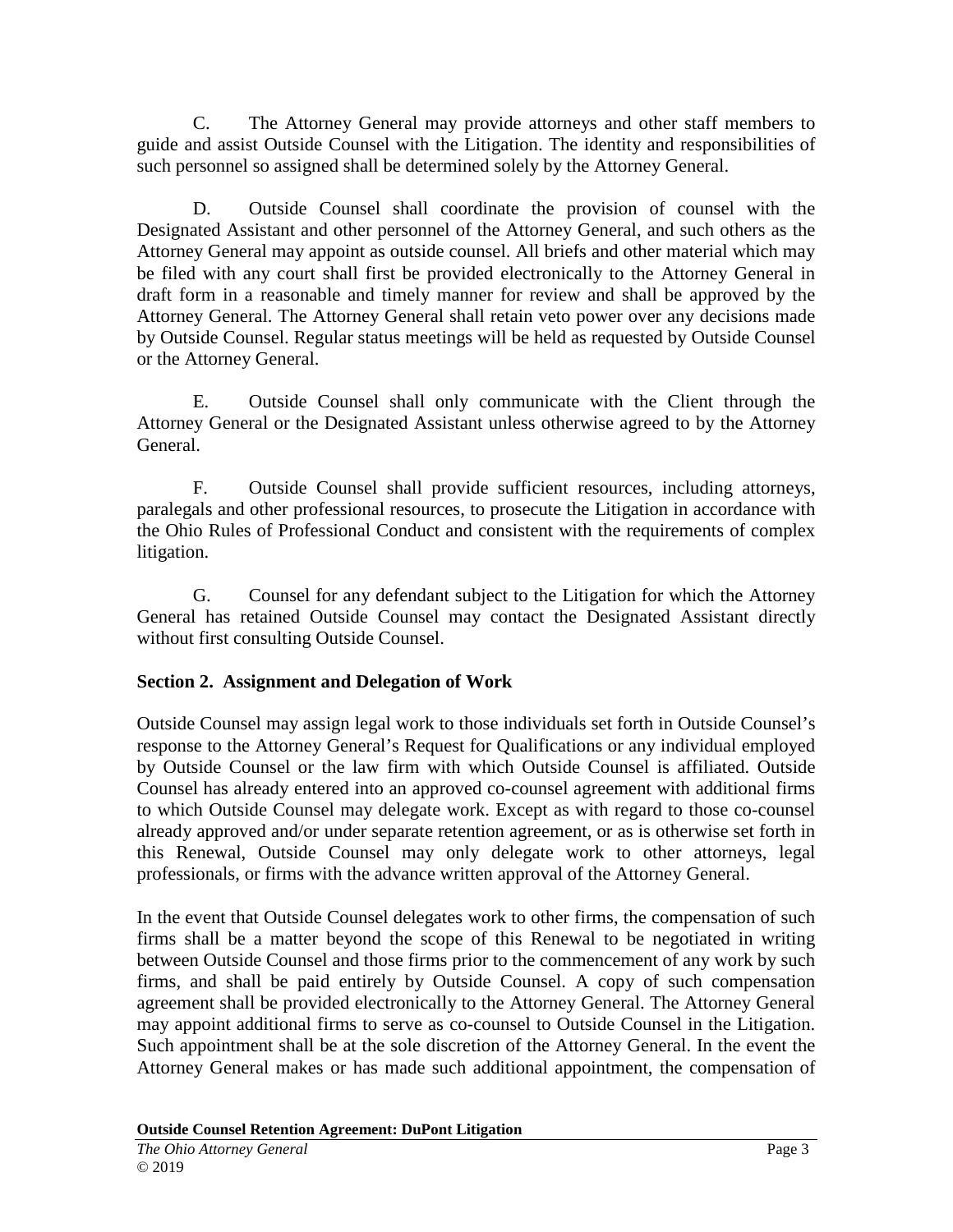such firms shall be a matter beyond the scope of this Renewal to be negotiated in writing between Outside Counsel and those firms prior to the commencement of any work by such firms, and shall be paid entirely by Outside Counsel. A copy of such compensation agreement shall be provided to the Attorney General. Neither the Client nor the Attorney General shall be liable for any fees, compensation or expenses to be paid to other firms retained by Outside Counsel or appointed by the Attorney General to serve as co-counsel with Outside Counsel. Outside Counsel agrees to indemnify, defend, and hold harmless the Attorney General, the State of Ohio, and the Client against any claim for reimbursement of fees, costs or expenses asserted by any firm retained by Outside Counsel.

All firms to whom Outside Counsel may delegate work under this Section must have the qualifications and experience necessary to perform the work requested and shall work under the supervision and control of Outside Counsel. Although delegation may be permitted as provided herein, delegation shall not relieve Outside Counsel of any responsibility or liability for the work performed hereunder. No provision of this Section shall be construed to allow Outside Counsel to subcontract with, hire, or retain any law firm for the performance of work under this Renewal without the prior written consent of the Attorney General.

## **Section 3. Attorney-Client Relationship and Relationship of the Parties**

Outside Counsel shall render services pursuant to this Renewal as an independent contractor. Outside Counsel, whether for purposes of applications of ORC Chapter 102, Section 9.86 or Section 9.87, or for any other purpose, shall not be regarded as "in the employment of," or as an employee of, the Attorney General or the Client. It is fully understood and agreed that Outside Counsel is an independent contractor and neither Outside Counsel nor its personnel shall at any time, or for any purpose, be considered agents, servants, or employees of the Attorney General, the State of Ohio, or the Client for the purpose of Ohio Public Employees Retirement System benefits.

An attorney-client relationship shall exist between Outside Counsel, the Attorney General and the Client. Outside Counsel shall follow the direction, guidance, rules and policies of the Attorney General in performing legal services under this Renewal. In all pleadings, notices and/or correspondences created pursuant to the work performed hereunder, Outside Counsel shall indicate that such document is prepared by Outside Counsel in its position as Outside Counsel for the Attorney General.

During the term of this appointment, Outside Counsel shall be engaged by the Attorney General solely on an independent contractor basis, and Outside Counsel shall therefore be responsible for all of Outside Counsel's business expenses, including, but not limited to, employee wages and salaries, insurance of every type and description, and all business and personal taxes, including income and Social Security taxes and contributions for workers' compensation and unemployment compensation coverage, if any.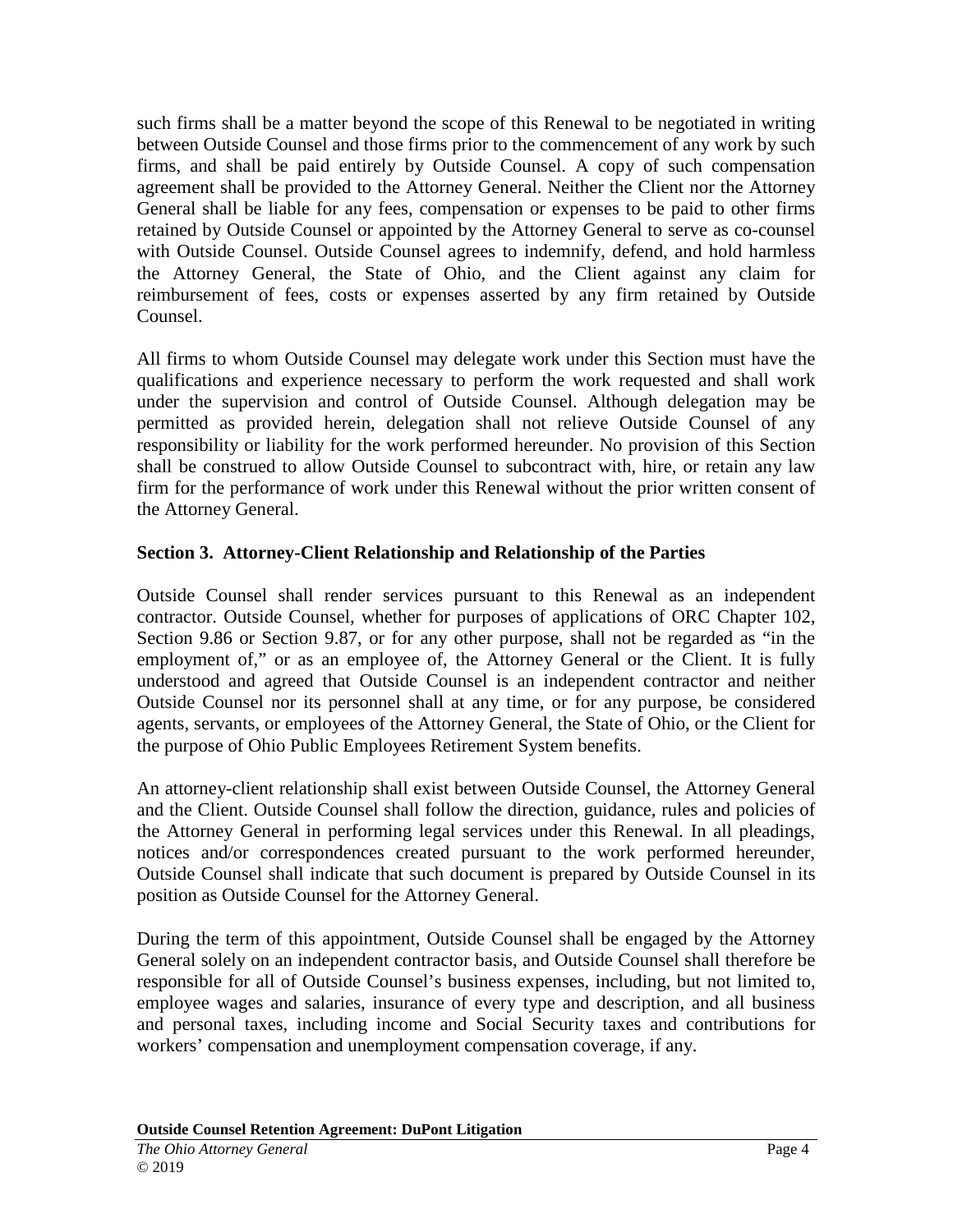#### **Article III CASE MANAGEMENT**

#### **Section 1. Reporting to the Attorney General**

#### **A. Status, Lodestar, and Expense Reports**

The Designated Assistant requires status, lodestar, and/or expense reports, as well as significant case updates from Outside Counsel regarding any aspect of the Litigation. Outside Counsel shall electronically send monthly status reports and updates to the Designated Assistant and the Director of Outside Counsel, or such more frequent reports and updates as developments in the Litigation may suggest. Outside Counsel shall electronically send quarterly lodestar and expense reports to the Designated Assistant and the Director of Outside Counsel. Failure to timely provide such reports and updates may result in forfeiture of Outside Counsel's compensation, pursuant to Article IV.

At a minimum, significant case updates must include a description of the current status of the Litigation, any significant events that have occurred since the previous update, and a prospective analysis of any significant future events.

#### **B. Communication with the Designated Assistant and Director of Outside Counsel**

Outside Counsel agrees to consult, by telephone or email, with the Designated Assistant and Director of Outside Counsel as soon as possible on all matters that may be of substantial legal significance, controversial, high profile, or otherwise noteworthy.

Outside Counsel shall timely inform the Designated Assistant via email of the scheduled date for any of the following, if applicable:

- 1. Pleadings;
- 2. Discovery cutoffs;
- 3. Dispositive motions;
- 4. Court decisions and rulings;
- 5. Schedule for hearings, conferences, or other court appearances;
- 6. Trials;
- 7. Settlement negotiation or other alternative dispute resolution efforts; and
- 8. Appeal or Notice of an Appeal.

Upon the filing of any pleading or the receipt of any communication from a court, Outside Counsel shall timely provide a time-stamped copy via email of such filing to the Designated Assistant.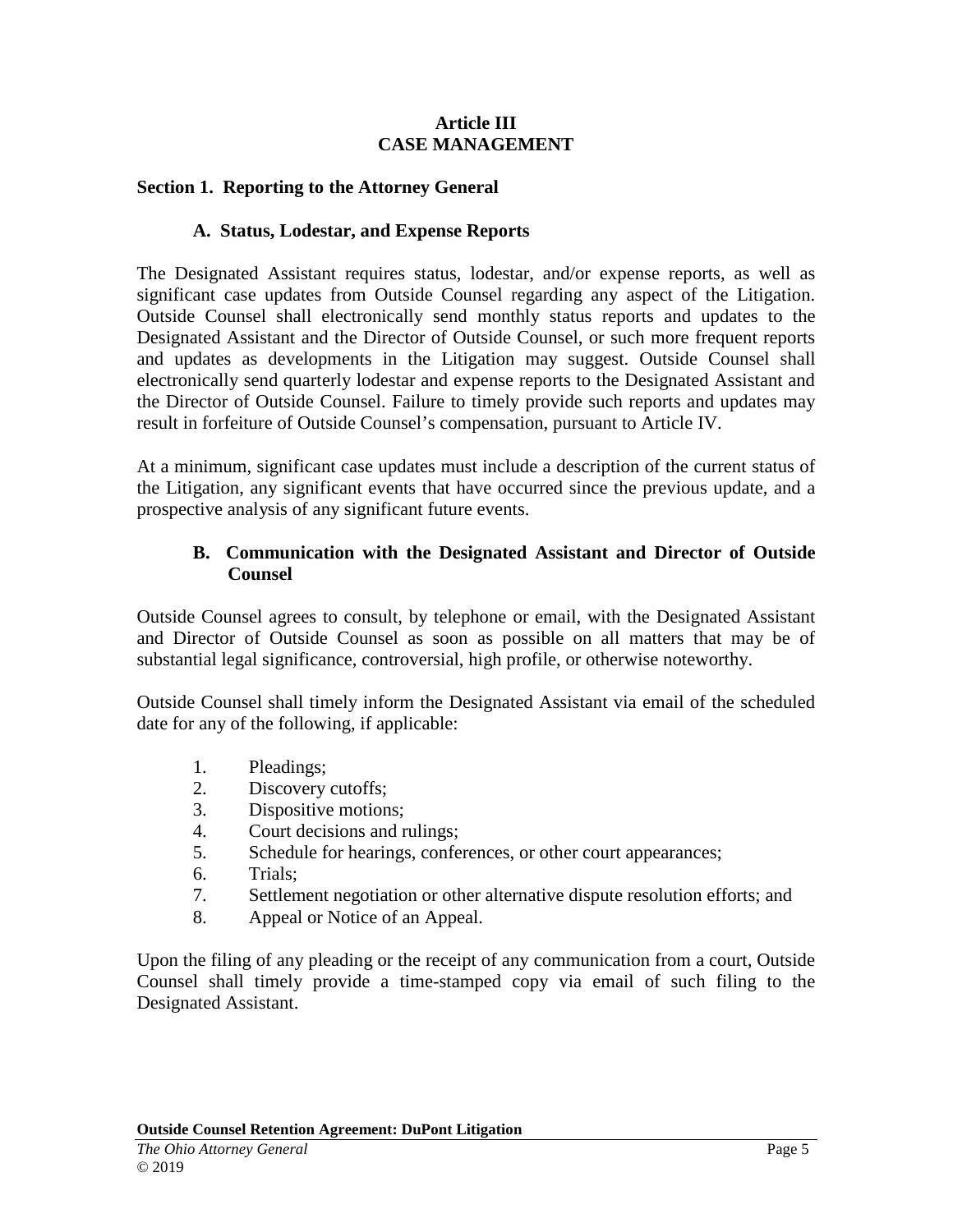## **C. Communication Regarding Case Initiation and Settlement**

The Attorney General in his full discretion shall approve both the initiation of the Litigation on behalf of the Client and commencement of formal settlement negotiations of claims on behalf of the State, as well as any settlement. **Outside Counsel understands and agrees that the initiation of Litigation and engagement in settlement efforts and all settlements must receive the prior approval of the Attorney General.**

Outside Counsel shall confer with the Designated Assistant at the commencement of the settlement negotiation process and regularly with regard to the prospect of settlement. Decisions regarding settlement of the case shall be reserved exclusively to the discretion of the Attorney General and his Designated Assistant. Outside Counsel shall timely notify the Designated Assistant of any settlement conferences or other alternative dispute resolution events to allow the Designated Assistant to participate. Without limitation, Outside Counsel agrees to confer with the Attorney General about the following matters, when applicable:

- 1. Confidentiality provisions in settlement agreements;
- 2. The Ohio Constitution's biennial limitation;
- 3. Indemnification provisions;
- 4. Release language; and
- 5. Naming of the State as a party.

Outside Counsel shall meet with the Designated Assistant when required by the Litigation.

# **D. Communication Regarding Appeals**

It is important that the Attorney General receives early notice of potential or actual appeals, for or against, the Client. Therefore, Outside Counsel shall give notice via email, as soon as possible, to the Designated Assistant and the Director of Outside Counsel upon the receipt of a dispositive decision in any court, receipt of a Notice of Appeal, or the existence of any intent of Outside Counsel to appeal a decision arising out of the Litigation.

In the event of an appeal, the Attorney General reserves the right to assign the State Solicitor and Attorney General's Appeals Section as lead counsel or co-counsel on the appeal, including the filing of any briefs or motions. Outside Counsel shall cooperate and assist the State Solicitor and Attorney General's Appeals Section in all aspects of the appeal, and Outside Counsel may still be responsible for representation of the Client in the trial or lower appellate courts. The Attorney General may also elect to have Outside Counsel continue as lead counsel in the appeal.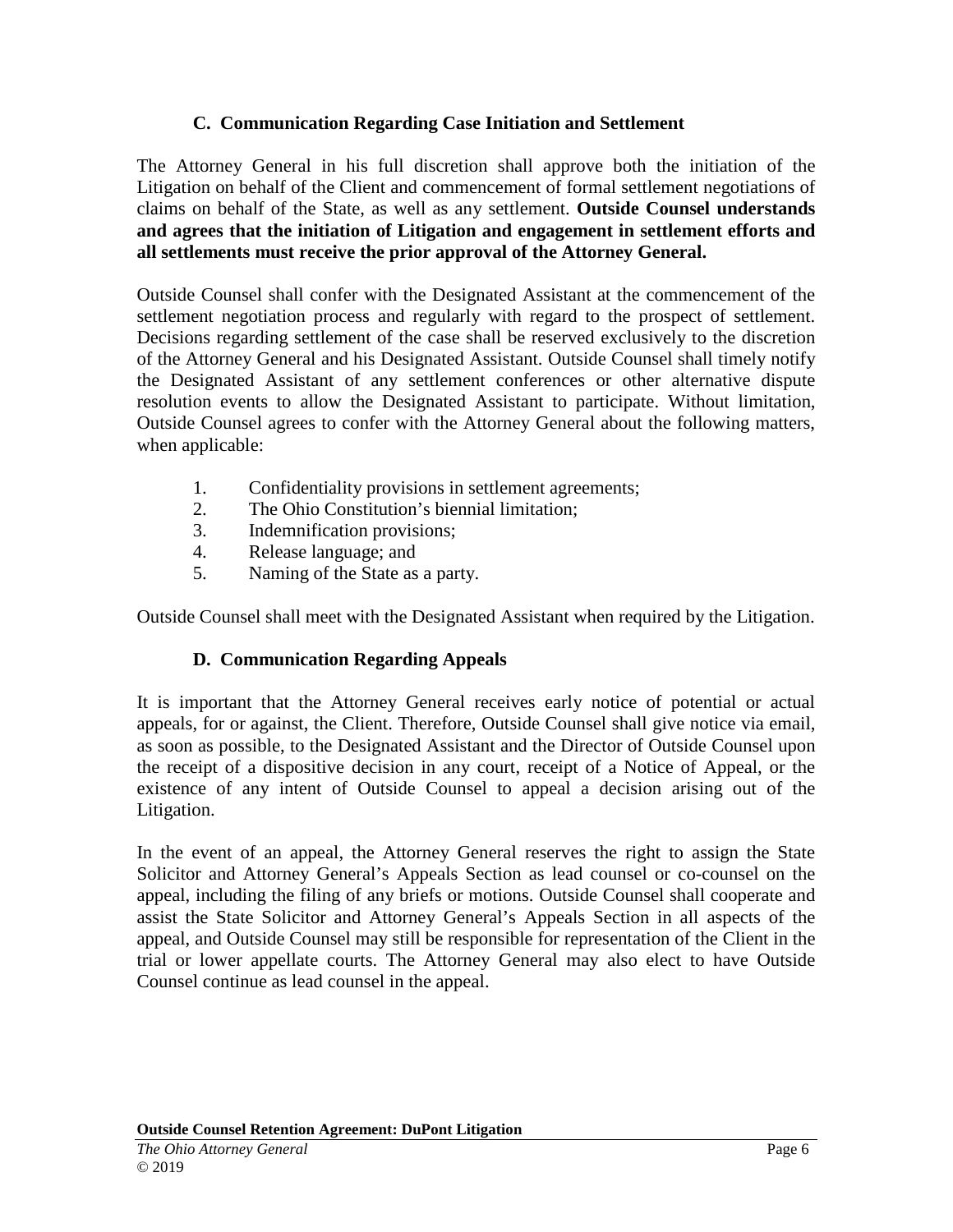#### **Section 2. Confidentiality and the Public Records Act**

Attorney work-product and materials, documents and information generated or obtained by Outside Counsel or co-counsel in matters other than the Litigation brought on behalf of the State of Ohio are and shall remain the sole property of Outside Counsel or their cocounsel, are not the property of the State of Ohio, and are not subject to Ohio Public Records Act. Conversely, all materials generated or obtained by Outside Counsel in connection with this this Litigation on behalf of the State of Ohio shall be considered the property of the State of Ohio. Outside Counsel agrees to adhere to Ohio's Public Records Act, ORC 149.43, and maintain all Ohio public records, including documentation of all expenses, disbursements, charges, credits, underlying receipts and invoices, and other financial transactions that concern the performance of work under this Renewal, in accordance with state law, including any applicable record retention and destruction requirements. Outside Counsel shall consult with and obtain the approval of the Attorney General before responding to any public records request. Moreover, Outside Counsel shall not disclose any information obtained in performing its services hereunder in violation of any state or federal law including, but not limited to, the Family Education Rights and Privacy Act ("FERPA") and/or the Health Insurance Portability and Accountability Act of 1996 ("HIPAA"), as the same may be amended or modified from time to time.

## **Section 3. Media Statements**

Neither Outside Counsel nor any partner, associate, employee or any other person assisting with the Litigation shall publish any material, including online or social media publications, or speak to or otherwise communicate with any representative of a television station, radio station, newspaper, magazine, website, or any other media outlet concerning the details of the work outlined or contemplated by this Renewal without first obtaining approval of the Designated Assistant or the Attorney General's Director of Communications. This Renewal specifically excludes any right or ability on the part of Outside Counsel to speak on behalf of the Attorney General to any member of the news media. Provided, however, the restrictions in this Section shall not apply to any professional or other publication of (i) the fact that Outside Counsel is representing or has represented a Client as to a specific matter (the "Representation") and (ii) the nature of the Representation.

#### **Article IV COMPENSATION**

#### **Section 1. Fee Schedule**

Outside Counsel shall receive no compensation for any services rendered unless a recovery or settlement of the Litigation is awarded and collected by, and for the benefit of, the Client. If the Client receives and collects such an award or settlement, Outside Counsel shall be compensated for their services on a contingency fee basis, pursuant to the fee schedule attached hereto as Appendix A (the "Fee Schedule").

**Outside Counsel Retention Agreement: DuPont Litigation**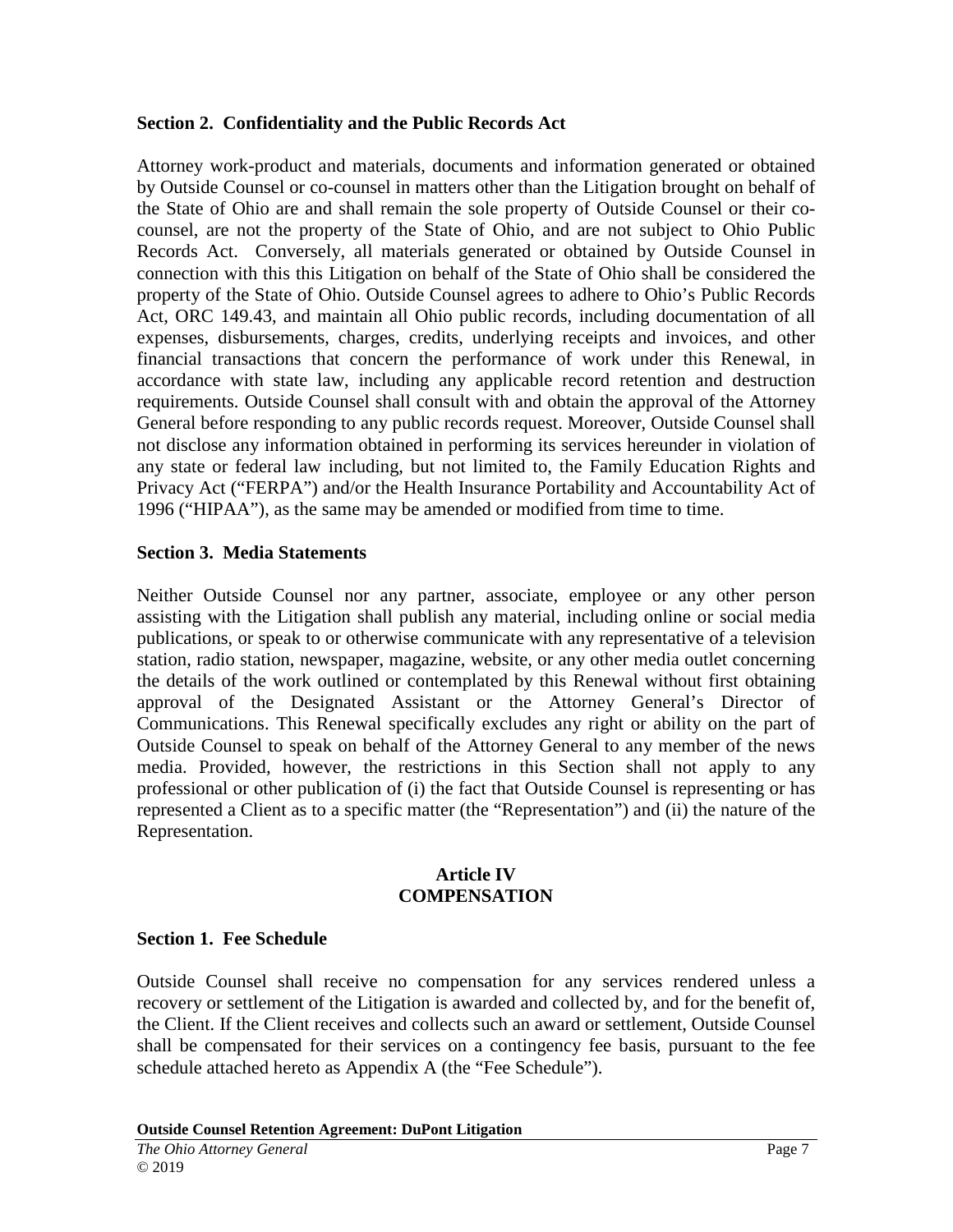The fee award is contingent upon the amount of the total recovery whether by judgment or settlement for the Client as set forth in the Fee Schedule, which shall govern all compensation for Outside Counsel and all co-counsel (whether appointed by the Attorney General, a delegate of Outside Counsel pursuant to Article II of this Renewal, or otherwise affiliated in the case). Outside Counsel understands that neither the Attorney General nor the Client can give any assurance regarding the amount of the fee that may ultimately be approved and awarded by the Court. Moreover, Outside Counsel is not entitled to any portion of any interest that might accrue on any award or recovery in this case, whether by partial or full settlement or judgment, as such interest must be applied directly to the recovery of the Client. Interest earned on funds specifically paid and deposited for payment of attorneys' fees and expenses will be paid to Outside Counsel at the time of disbursement of such fees and expenses.

## **Section 2. Settlement or Judgment**

Subject to ORC 9.492, the Fee Schedule applies to any settlement or judgment, whether the settlement or judgment is entirely monetary in nature, or is combined with nonmonetary relief or is entirely non-monetary.

## **Section 3. Payment of Fees**

Neither the Client nor the Attorney General shall be required under this Renewal, or otherwise, to directly compensate Outside Counsel except as provided in Articles IV and V and Appendix A of this Renewal. Accordingly, except as provided by the Fee Schedule and for the expenses and costs enumerated in Article V, no other compensation shall be paid to Outside Counsel. Outside Counsel shall pay, out of the fee awarded to it, all attorneys' fees to those law firms whose work in the Litigation has been determined by the Attorney General to have benefited the Client.

## **Article V EXPENSES AND REIMBURSEMENTS**

## **Section 1. Advancement of Expenses and Costs**

Outside Counsel shall advance all Litigation costs, expenses and disbursements, including expert witness fees and costs, deposition costs, and document production. Outside Counsel shall not be compensated for the time or work performed by expert witnesses in the employ of the Client. Neither the Client nor the Attorney General shall advance payment for any services rendered or costs, expenses or disbursements incurred. Outside Counsel's agreement to advance all costs, expenses, and disbursements, as well as its agreement to defer fees while any and all Litigation (including appeals) is pending, has been taken into consideration in establishing the Fee Schedule.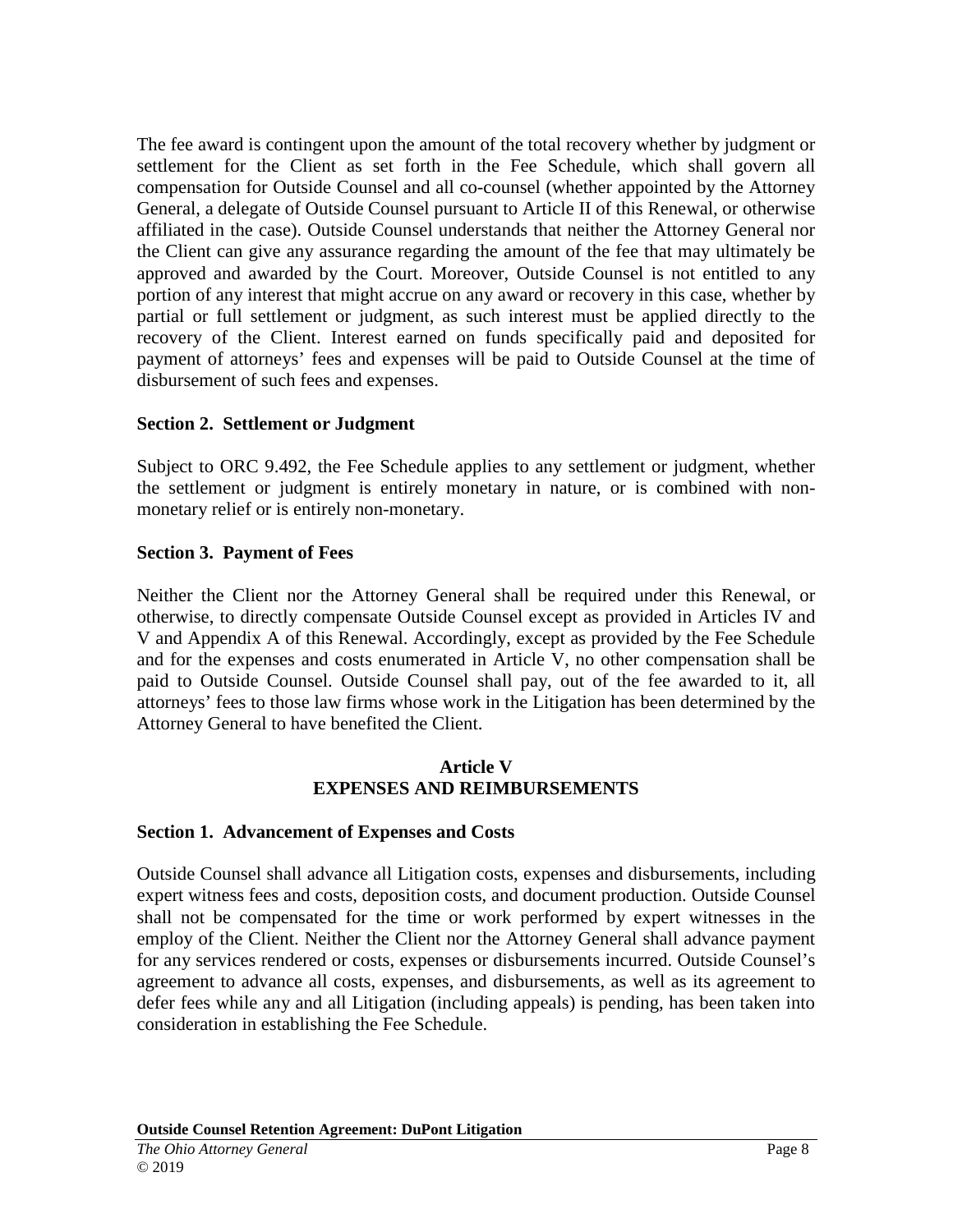#### **Section 2. Expenses and Format**

Should a recovery be obtained for the benefit of the Client, Outside Counsel shall be reimbursed for expenses and costs only as set forth below. Outside Counsel shall not seek reimbursement of expenses or costs incurred by other attorneys or firms separately retained by Outside Counsel in delegation of its performance of work under this Renewal unless the agreement to allocate or share otherwise approved categories of costs are provided to the Attorney General as part of a delegation agreement as called for under Article II, Section 2 of this Agreement, as was the case with the co-counsel agreements entered in this matter prior to this Renewal.

Reimbursement shall only be provided for invoices submitted with itemized receipt documentation. All expenses must include the following information: (1) the name of the attorney incurring the expense; (2) a legible copy of an itemized receipt documenting the expense, and (3) a detailed description of the expenses. No reimbursement shall be made for "miscellaneous" listings or for expenses missing any of the requirements listed above. No reimbursement shall be made for expenses that are not a proper public purpose.

## **Section 3. Receipts**

All receipts shall be retained for at least one (1) full year following the Termination Date and shall be made available to the Attorney General and the Client upon request or as otherwise set forth herein.

## **Section 4. Maximum Reimbursement**

Unless otherwise expressly approved by the Attorney General in writing prior to invoicing, the following permitted expenses shall be reimbursed only as follows:

## **A. Experts and Consultants**

Outside Counsel shall be reimbursed for retention of outside experts or consultants, including fees and other reasonable costs, only when expressly authorized by the Attorney General. Upon request by the Attorney General, Outside Counsel must provide the Attorney General with any written agreements between Outside Counsel and any expert or consultant doing work for or with Outside Counsel on any matter under this Renewal. Except as otherwise expressly set forth herein, Outside Counsel shall not be reimbursed for retention of in-house experts or other in-house legal support staff.

## **B. Travel**

Approval of travel expenses for reimbursement to Outside Counsel is subject to the State of Ohio Travel Policy as set forth by the State's Office of Budget and Management and found at Ohio Administrative Code 126-1-02.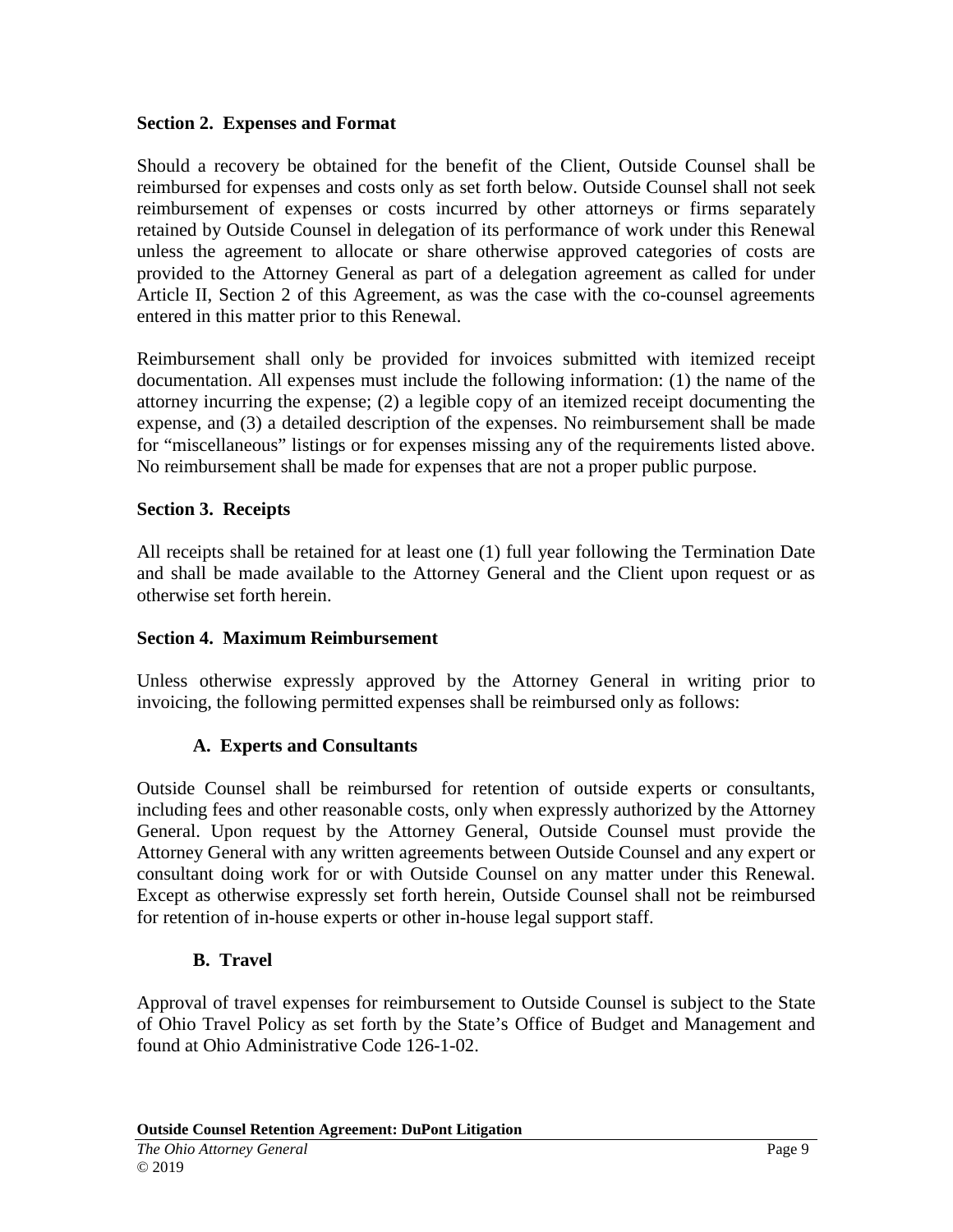## **C. Photocopying, Document Imaging, and Electronic Storage**

In-house photocopying/ document imaging (including faxing, scanning and color copies) shall be reimbursed at Outside Counsel's actual expense, not to exceed fifteen cents (\$0.15) per copy and is to be itemized on the invoice as "photocopies, document images, faxes, or scanned pages" (number of copies @ rate per copy/image). Reasonable amounts for outside photocopying, document imaging, and electronic storage shall be reimbursed at actual cost if receipts are provided.

# **D. Priority / Overnight Mail**

Charges for priority or overnight mail and courier services shall be reimbursed only if a reasonable basis exists for using the service and only if itemized receipts are provided. In no event shall Outside Counsel be reimbursed for the cost of sending invoices or status reports to the Attorney General by overnight or priority mail services.

# **E. Other Expenses**

Actual costs shall be reimbursed for certain extraordinary expenses including transcripts, deposition costs, witness fees, subpoena service, postage, printing, cab and bus fares, parking, and long-distance telephone calls when itemized receipts are provided. Routine expenses, such as office supplies, online legal research fees (i.e. LexisNexis or Westlaw), or secretarial costs, are not reimbursable. Outside Counsel shall obtain the Attorney General's approval before incurring any individual expense exceeding Two Thousand Five Hundred Dollars (\$2,500.00) as well as any other extraordinary or unusual expenses or significant category of expenses incurred in fulfilling the terms of this Renewal.

## **Article VII OTHER TERMS AND CONDITIONS**

## **Section 1. Equal Opportunity**

In the hiring of employees for the performance of work under this Renewal, Outside Counsel agrees not to discriminate on the basis of race, color, religion, sex, age, national origin, military status, ancestry, disability, sexual orientation or gender identity, characteristics, or expression, against any citizen of the State of Ohio in the employment of a person qualified and available to perform the work to which this Renewal relates.

Outside Counsel further agrees not to discriminate against, intimidate, or retaliate against any employee hired for the performance of work under this Renewal on account of race, color, religion, sex, age, national origin, military status, ancestry, disability, sexual orientation, or gender identity, characteristics or expression.

ORC 125.111 requires any company doing business with the State of Ohio to maintain a written affirmative action program addressing employment practices and to file a copy of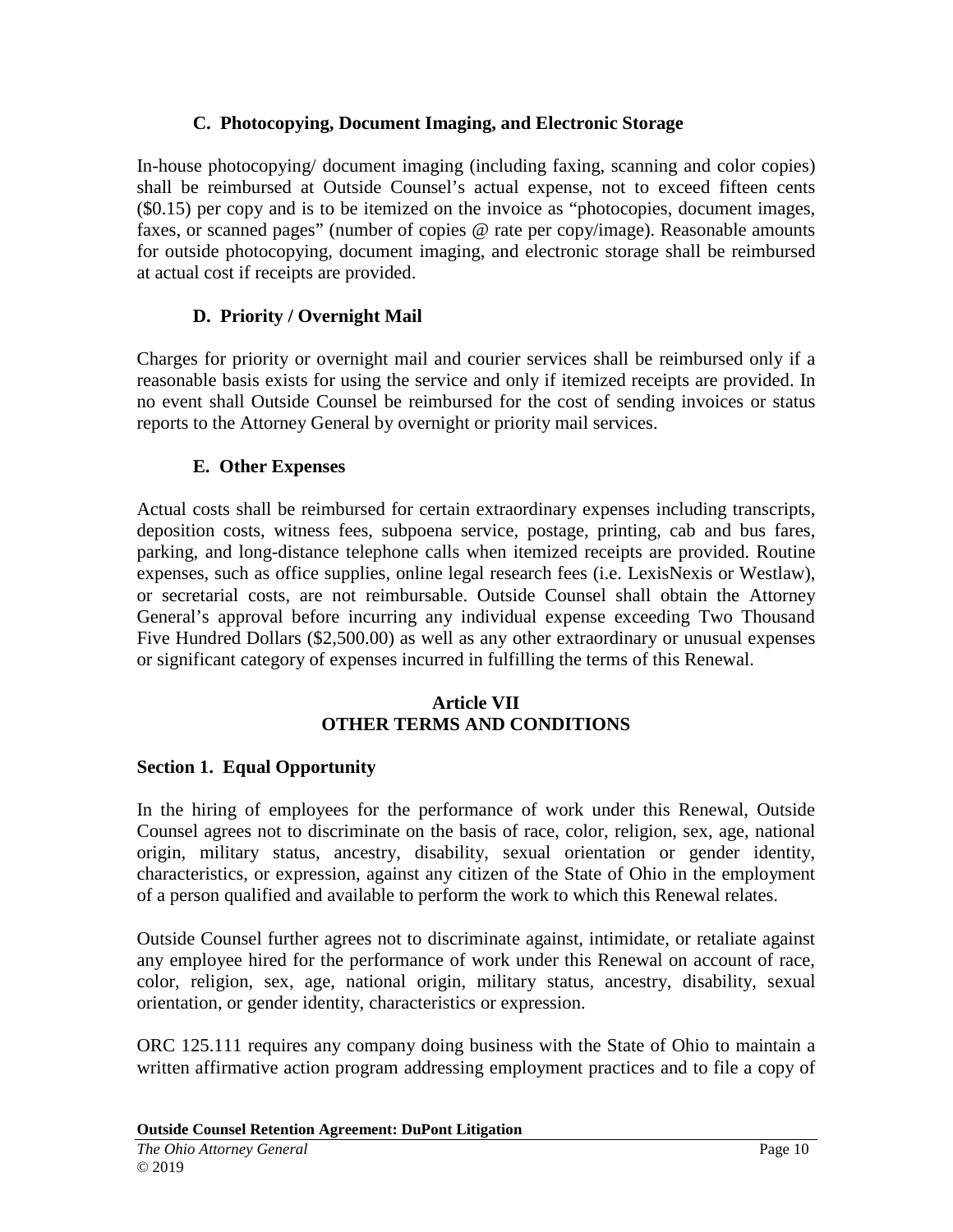this program annually with the Department of Administrative Services, Equal Opportunity Division. Outside Counsel represents that it has a written affirmative action program and has filed a description of the affirmative action program with the Equal Opportunity Division of the Ohio Department of Administrative Services. Compliance and the liability for non-compliance with ORC 125.111(B) is the sole responsibility of Outside Counsel.

When retaining individuals, companies or firms to aid in the performance of work under this Renewal, Outside Counsel is responsible for obtaining the representation of each contractor that it abides by the requirements of this Section. Contractors and subcontractors must agree not to discriminate on the basis of race, color, religion, sex, age, national origin, military status, ancestry, disability, sexual orientation or gender identity, characteristics, or expression in the employment of a person qualified and available to perform the work to which this Renewal relates. Additionally, contractors, subcontractors and any person acting on behalf of any contractor or subcontractor in any manner may not discriminate against, intimidate, or retaliate against any employee hired for the performance of work in relation to this Renewal on account of race, color, religion, sex, age, national origin, military status, ancestry, disability, sexual orientation, or gender identity, characteristics or expression.

# **Section 2. Jurisdiction and Choice of Law**

This Renewal and the rights of the Parties hereunder shall be governed, construed, and interpreted in accordance with the laws of the State of Ohio. Only Ohio state courts shall have jurisdiction over any action or proceeding concerning the Renewal and/or performance hereunder. Outside Counsel hereby irrevocably consents to jurisdiction in a court of proper jurisdiction in Franklin County, Ohio.

## **Section 3. Indemnification**

Outside Counsel agrees to indemnify and hold the Attorney General and the State of Ohio harmless and immune from any and all claims for injury or damage arising from this Renewal that are attributable to Outside Counsel's own actions or omissions or those of its partners, associates, officers, employees, subcontractors, suppliers, third parties utilized by Outside Counsel, or joint ventures while acting under this Renewal. Claims means any claims made under the Fair Labor Standards Act or under any other federal or state law involving wages, overtime, or employment matters and any claims involving collection activities. Outside Counsel shall bear all costs and fees associated with defending the Attorney General and the State of Ohio against any such claims.

## **Section 4. Termination**

# **A. Termination by the Parties**

The Attorney General reserves the right to modify or cancel the appointment of Outside Counsel, including adding, removing and/or substituting one or more Outside Counsel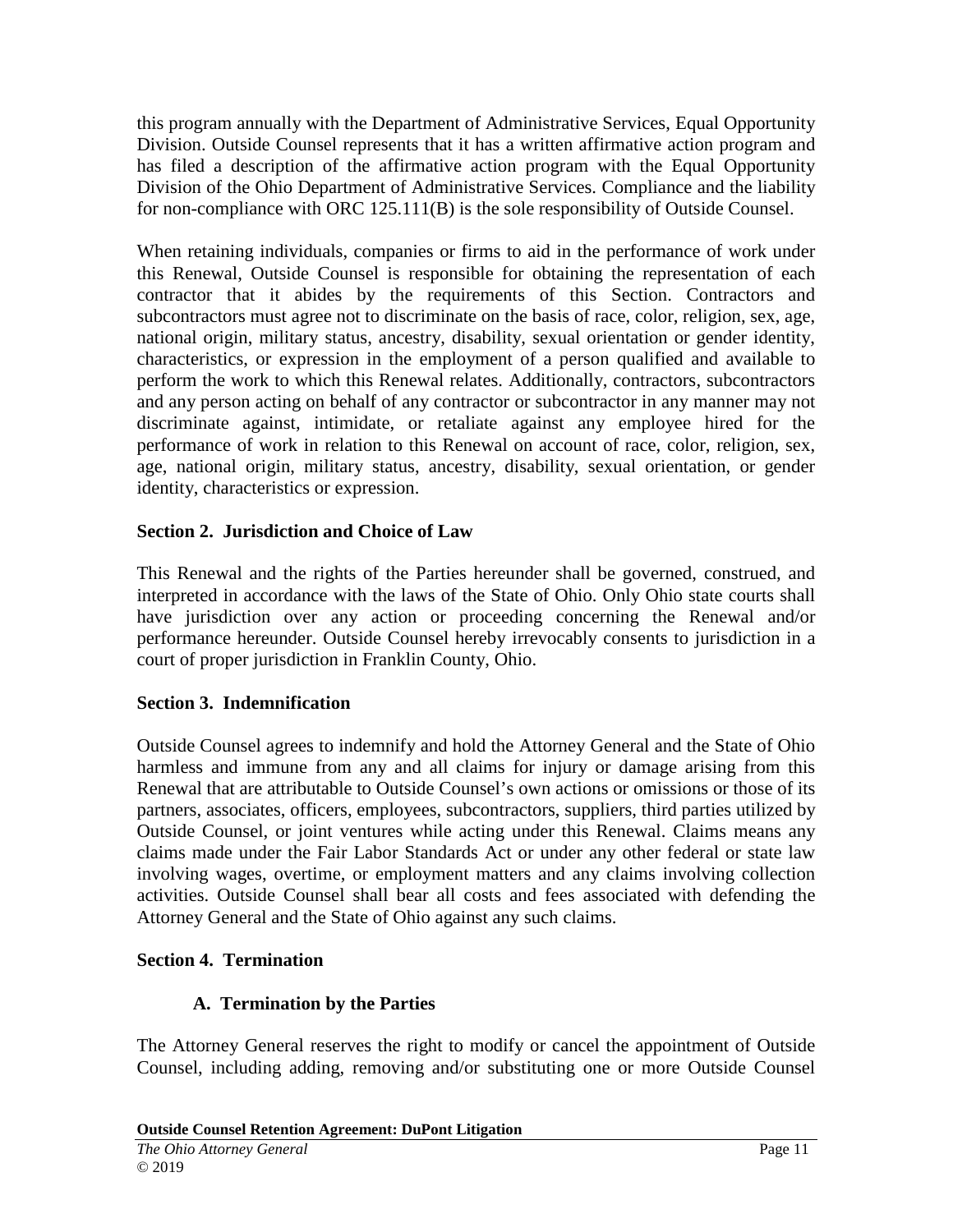from the appointment, and/or terminate this Renewal at any time, in its sole discretion, and without cause or duty of explanation. Outside Counsel may terminate this appointment and this Renewal upon thirty (30) days' written notice to the Attorney General. If the Litigation is pending, termination by Outside Counsel shall not be effective unless Outside Counsel first obtains leave of court to terminate its representation in the matter.

# **B. Compensation in the Event of Termination**

In the event Outside Counsel is removed from this Renewal or this Renewal is terminated by either Party, the terminated Outside Counsel shall be entitled to reimbursement as set forth in Articles IV and V of this Renewal for all reasonable and properly-documented fees and expenses rendered prior to termination. Such reimbursement will be payable upon the conclusion of the Litigation and only upon an affirmative damages award or settlement in the Client's favor. Invoices for such expenses with required receipts shall be submitted in accordance with Articles IV and V of this Renewal.

If the Attorney General terminates this Renewal or replaces Outside Counsel with any substitute or replacement counsel, the Attorney General will inform such substitute or replacement counsel of this Renewal and the interests of Outside Counsel in the Litigation and fee. The division of attorney fees owing under Article IV of this agreement between the terminated Outside Counsel, any continuing Outside Counsel, and any substitute or replacement Outside Counsel, will be determined by agreement among all Outside Counsel at the conclusion of the Litigation. If Outside Counsel cannot agree on the division of fees, they must arbitrate the fee allocation among themselves pursuant to Prof. Cond. Rule 1.5(f). No fee shall be paid until such agreement is reached or arbitration is concluded between Outside Counsel and such substitute or replacement counsel. Outside Counsel must indemnify, defend, and hold harmless the Attorney General, the State of Ohio, and the Client against any additional fees or expenses associated with any fee dispute brought against them by Outside Counsel.

No provision of this Renewal waives the rights of the Attorney General, the State of Ohio, or the Client to pursue a claim for legal malpractice against Outside Counsel nor waives the rights of Outside Counsel to pursue a claim in quantum meruit or otherwise seek the value of the legal services rendered hereunder.

# **C. Transfer of Work**

If Outside Counsel is removed from this Renewal, Outside Counsel agrees to effectuate a speedy and efficient transfer of the work and to cooperate fully with the Director of Outside Counsel. Outside Counsel agrees to protect the Client's interests in any transfer of work. The Attorney General, the State of Ohio, or the Client may withhold any outstanding payments due to Outside Counsel if Outside Counsel fails to transfer all files, documents and materials when so requested by the Attorney General.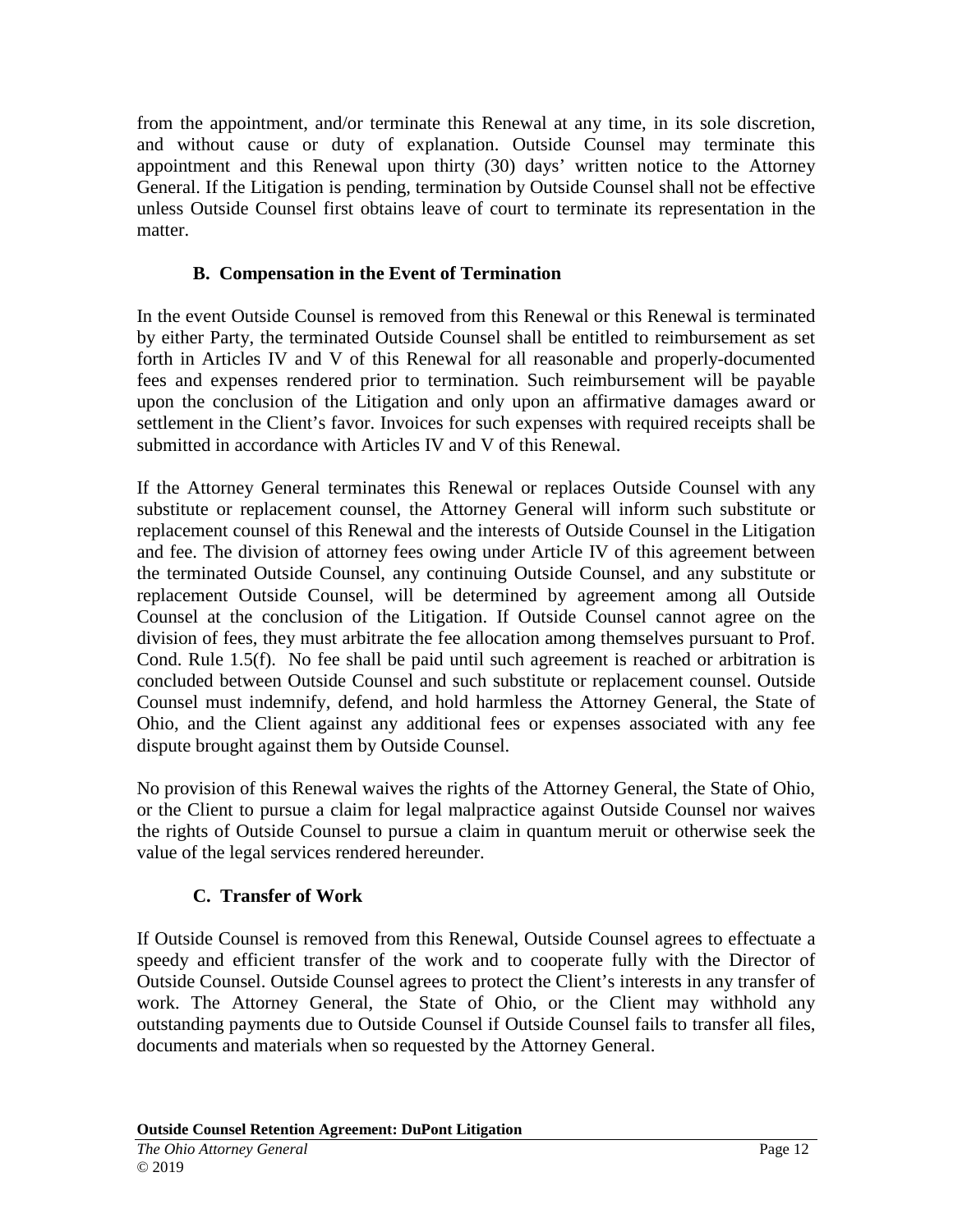## **Section 5. Campaign Finance Compliance**

Outside Counsel hereby certifies that neither Outside Counsel nor, to Outside Counsel's knowledge, any of Outside Counsel's partners, officers, directors, shareholders, or employees, nor the spouse of any such person, has made contributions in excess of the limitation specified in ORC Section 3517.13.

Outside Counsel shall, at all times, have a completed, notarized Affidavit of Eligibility on file with the Attorney General. Failure to provide a completed, notarized Affidavit of Eligibility may result in termination of Outside Counsel's appointment.

## **Section 6. Compliance with Rules of Professional Conduct**

Outside Counsel represents and warrants that the attorneys performing the legal work contemplated by this Renewal are currently licensed to practice in, and in good standing before the bar of, the applicable jurisdiction or jurisdictions. If necessary, those attorneys will comply with all out-of-state attorney pro hac vice registration requirements of the Ohio Supreme Court or the applicable jurisdiction. If, during the appointment as Outside Counsel, a complaint is issued against Outside Counsel or any attorney providing services pursuant to this Renewal, alleging a violation of the Supreme Court Rules for the Government of the Bar of Ohio, the Ohio Rules of Professional Conduct, or the applicable rules governing the state bar in any applicable jurisdiction, then Outside Counsel must give timely written notice, with a copy via email, of such complaint to the Director of Outside Counsel. Such notice must include the nature of the allegations set forth in the complaint.

## **Section 7. Conflicts of Interest and Ethics Compliance**

Outside Counsel represents and warrants that, as of the date of this Renewal, it is not engaged in any matter that is or may be adverse to the Attorney General, the State of Ohio, or the Client that has not been consented to in writing. Outside Counsel agrees that if a conflict of interest, potential or otherwise, arises pursuant to Rule 1.7 of the Ohio Rules of Professional Conduct, then Outside Counsel will give timely written notice to the Client and the Attorney General. Outside Counsel must request and obtain written consent or a waiver prior to undertaking representation adverse to the Attorney General, the State of Ohio, or the Client.

Outside Counsel represents, warrants and certifies that, to Outside Counsel's knowledge, it and its partners, associates, employees, and other persons assisting with the legal work contemplated by this Renewal are knowledgeable of and understand the Ohio Ethics and Conflicts of Interest laws set forth in ORC Chapter 102 and ORC 2921.01, 2921.42, 2921.421, and 2921.43. Outside Counsel further represents, warrants, and certifies that neither Outside Counsel, nor any of its partners, associates, employees, or other persons assisting with the legal work contemplated by this Renewal will do any act that is inconsistent with such laws.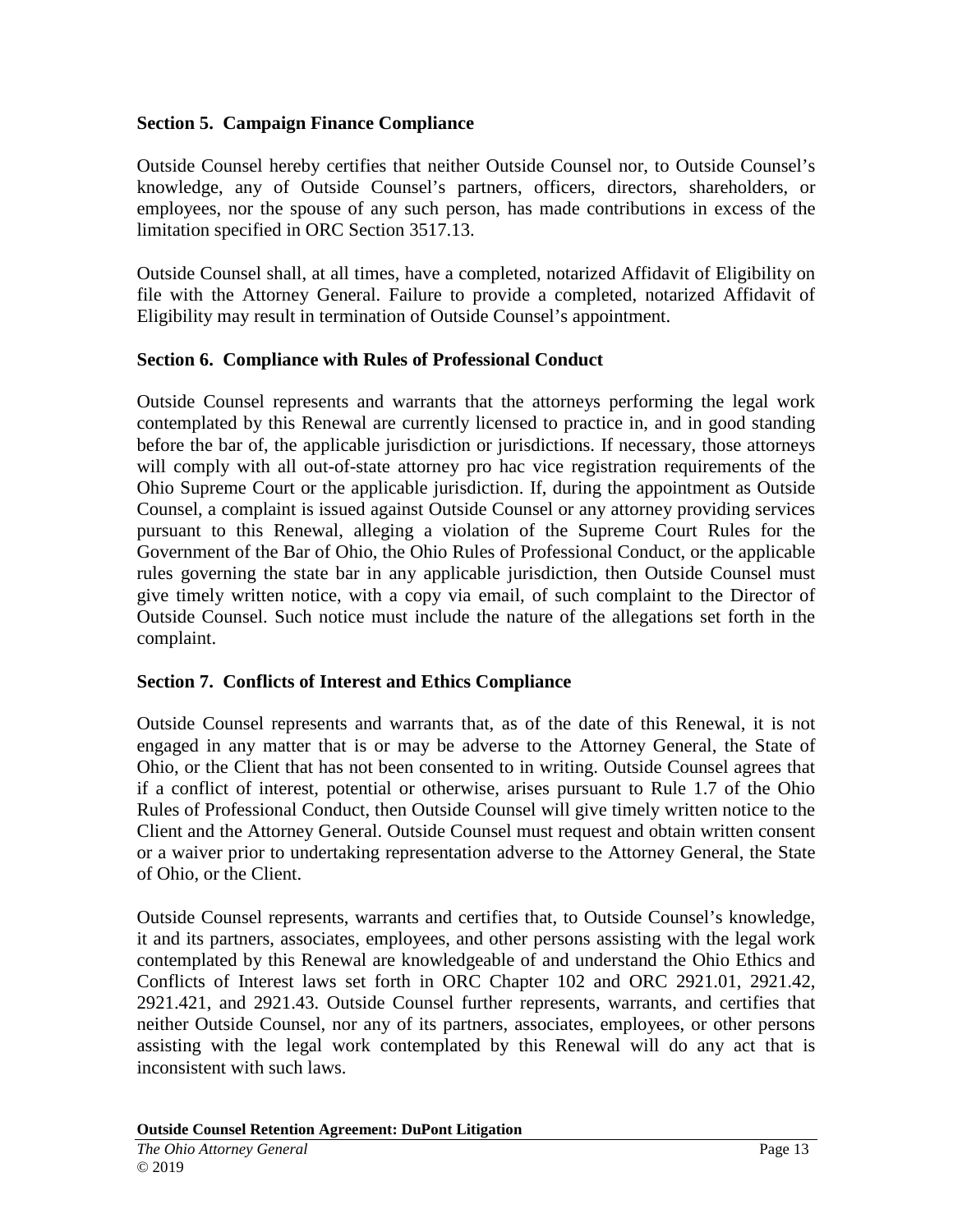#### **Section 8. Findings for Recovery**

Outside Counsel warrants that it is not subject to an "unresolved" finding for recovery under R.C. Section 9.24. If the warranty is deemed to be false, this Renewal is void *ab initio*, and Outside Counsel must immediately repay to the State of Ohio any funds paid under this Renewal.

## **Section 9. Insurance**

Outside Counsel shall maintain, or cause to be maintained at no cost or expense to the Attorney General, adequate professional liability insurance or other form of adequate financial responsibility in accordance with Gov. Bar R. III, Section 4. Unless otherwise stated, such insurance shall remain in force at all times from the date hereof through the term of this Renewal, with companies authorized to do business in Ohio with an A.M. Best or Fitch Rating of at least "A" unless otherwise approved in writing by the Attorney General. Outside Counsel that does not maintain professional liability insurance and instead maintains other form of adequate financial responsibility in accordance with Gov. Bar R. III, Section 4 shall provide the notice required by Prof. Cond. Rule 1.4(C).

Outside Counsel warrants that it will comply with all conditions of each policy to assure that each policy is kept in full force and effect. Any and all insurance claims must be made on a timely basis as required in the conditions of each policy.

## **Section 10. Compliance with Law**

Outside Counsel agrees to comply with all applicable federal, state and local laws, rules, regulations and ordinances in the conduct of the work hereunder.

#### **Section 11. Boycotting**

Pursuant to ORC 9.76(B), Outside Counsel warrants that Outside Counsel is not boycotting any jurisdiction with whom the State of Ohio can enjoy open trade, including Israel, and will not do so during the term of this Renewal.

#### **Section 12. Miscellaneous**

#### **A. Counterparts**

This Renewal may be executed in one or more counterpart(s), each of which shall be an original and all of which shall constitute one and the same instrument.

## **B. Severability of Terms and Conditions**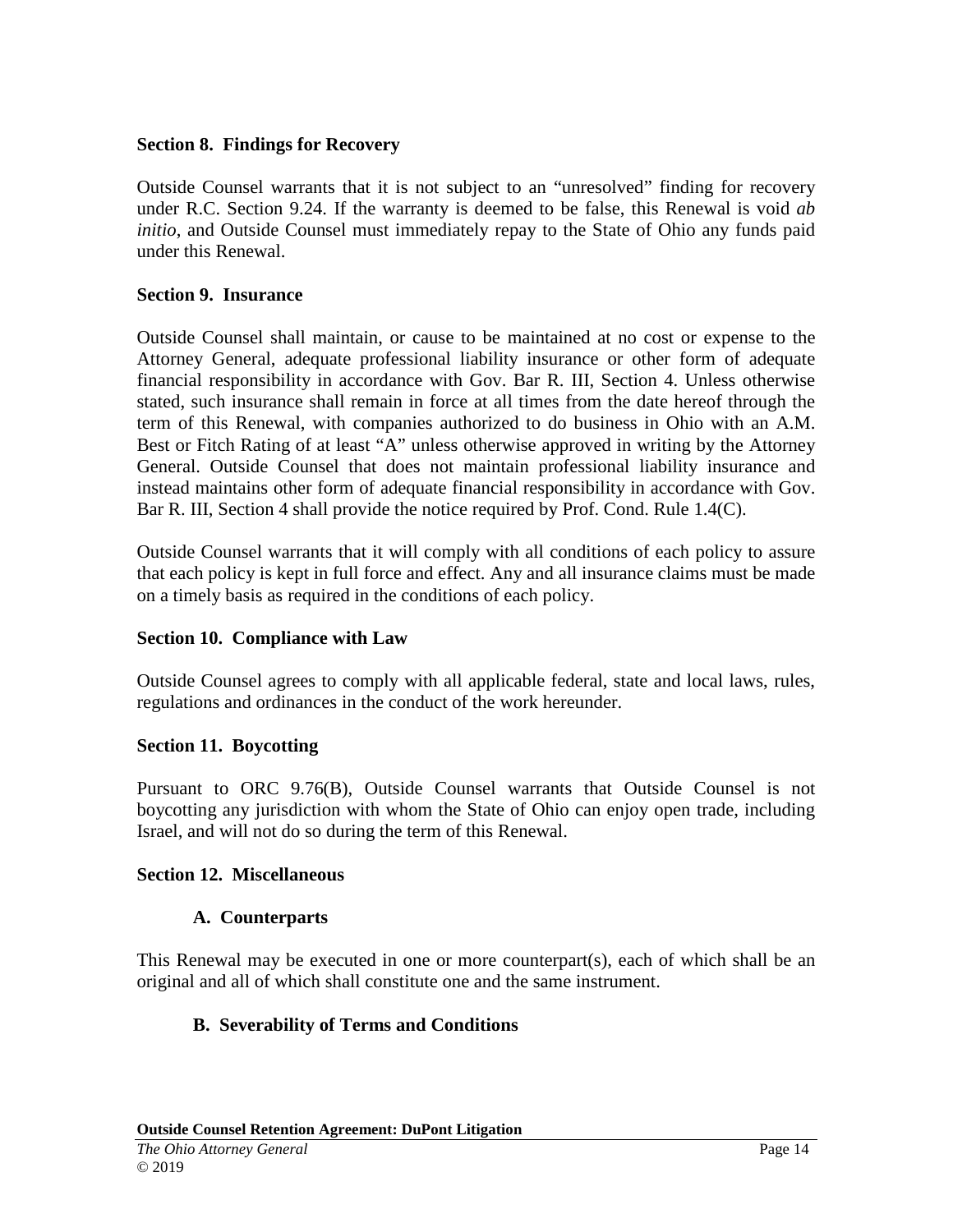If any provision of this Renewal shall be held invalid, illegal, or unenforceable in any respect, said provision shall be severed. The validity, legality and enforceability of all other provisions of this Renewal shall not in any way be affected or impaired unless such severance would cause this Renewal to fail of its essential purpose.

# **C. Waiver of Terms and Conditions**

Failure to enforce or insist on compliance with any of the terms and conditions of this Renewal by the Attorney General shall not constitute a waiver or relinquishment of any such term or condition of this Renewal on the part of the Attorney General but the same shall remain at all times in full force and effect.

# **D. Entire Agreement / Integration**

This Renewal constitutes the entire understanding of the Parties. In the event of any inconsistency between the provisions of the Retention Agreement and the provisions of this Renewal, the provisions of this Renewal shall control. Both Parties agree that there is no other understanding or agreement other than the terms expressly stated in this Renewal.

# **E. Amendment or Modification**

No amendment or modification of this Renewal shall be effective against either Party unless such amendment or modification is set forth in writing and signed by both Parties.

# **F. Headings**

The headings herein are for reference and convenience only. They are not intended and shall not be construed to be a substantive part of this Renewal or in any other way to affect the validity, construction or interpretation of any of the provisions of this Renewal.

## **G. Successors and Assigns**

Neither this Renewal nor any rights, duties or obligations hereunder may be assigned or transferred in whole or in part by Outside Counsel, without the prior written consent of the Attorney General.

# [THE REMAINDER OF THIS PAGE INTENTIONALLY BLANK]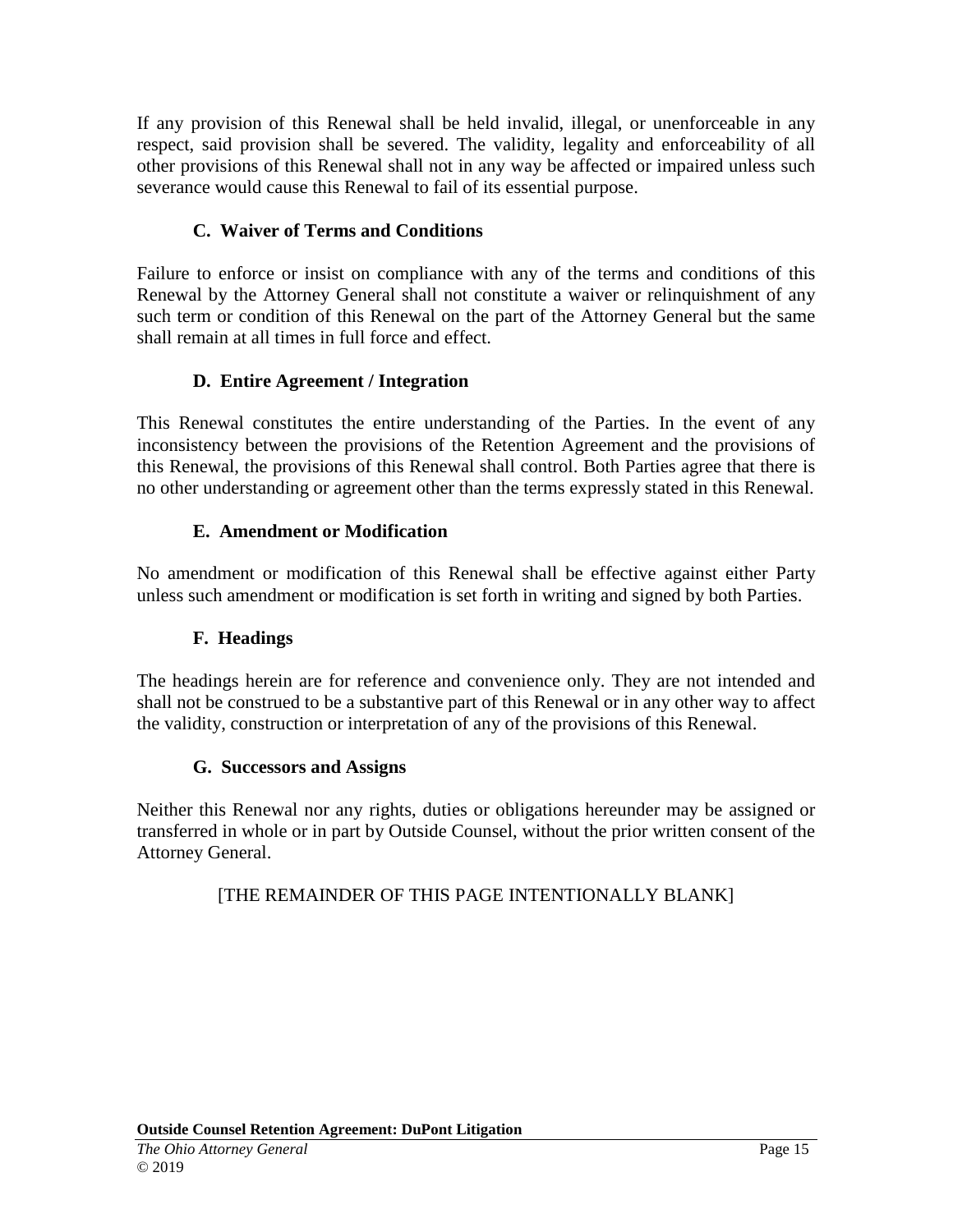The undersigned represent that they are authorized to enter into this Renewal. The undersigned acknowledge they have read and understand all terms set forth herein. By affixing their signatures below, the Parties evidence their intent to be bound hereto.

**OHIO ATTORNEY GENERAL OUTSIDE COUNSEL** 

By:

Name: Shawn Busken

Title: Director of Outside Counsel

Date: 04/07/2020

*Kelley Drye & Warren LLP* 

 $By$ :

Name: William J. Jackson

Title: Partner

Date: November 21, 2019